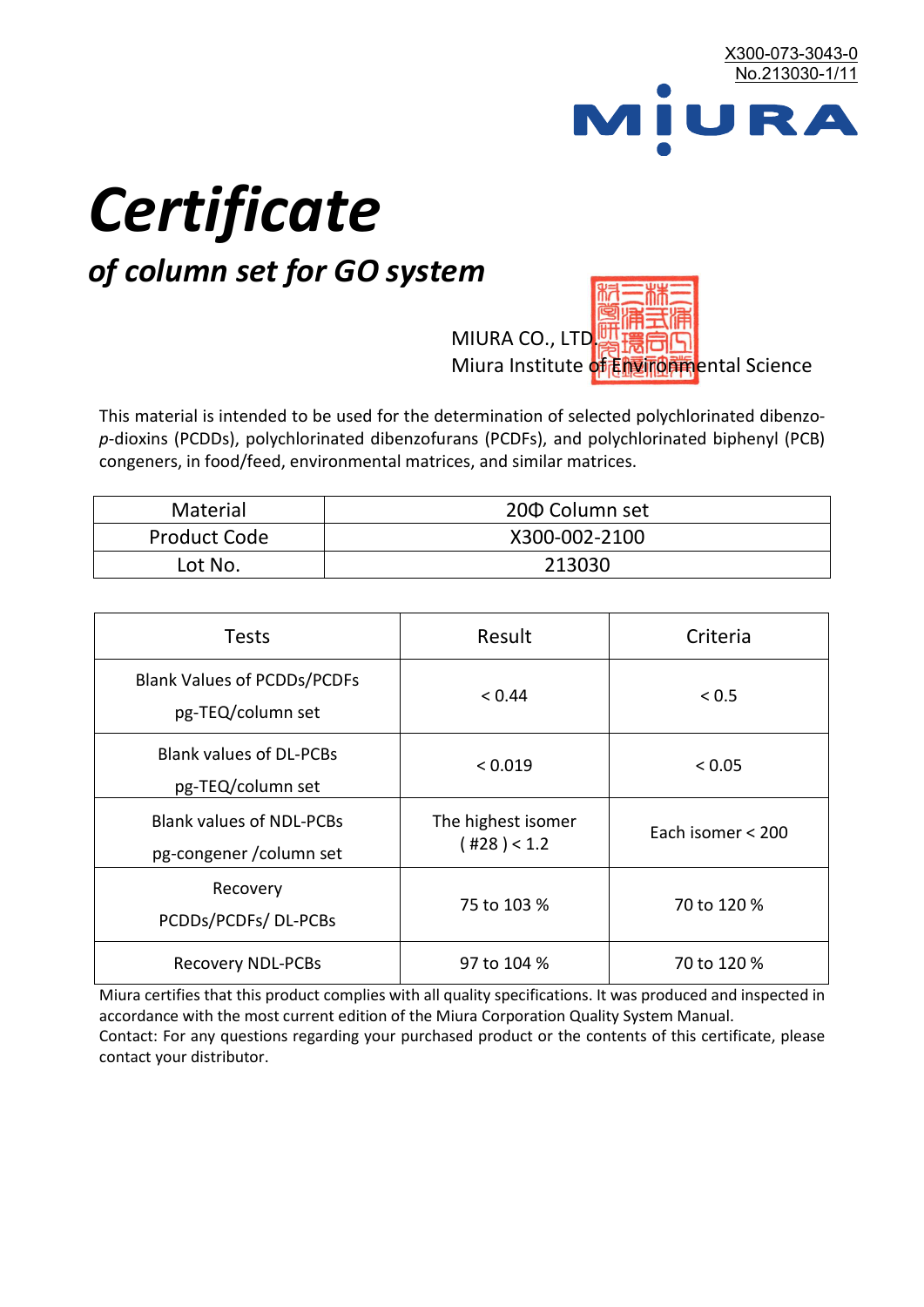### **DESCRIPTIONS**

**Lot Number:** The number mentioned on the labels on the column bag is the lot production number.

**Blank Level Values:** Blank level values, expressed as mass fractions (pg-TEQ per a column set), for selected PCB congeners, PCDD, and PCDF congeners are provided in Table 2. Blank level values are a reference value for which MIURA has the highest confidence in its accuracy, in that all known or suspected sources of bias have been investigated or taken into account (JIS K0311 or JIS K0312).

**Recovery Values (Sample):** Recovery values, expressed as percentages, are provided in Table 3 for selected mass labeled-PCB congeners, and selected mass labeled PCDD and PCDF congeners, based on selected mass labeled recovery standards added before GC-MS measurement. Recovery values meet EU regulations; however, the values meet the MIURA criteria for this certification, which are stricter than what is required by EU regulations.

#### **NOTICE AND WARNING TO USERS**

THE GO SYSTEM COLUMN SET IS INTENDED FOR DIOXIN ANALYTICAL USE ONLY, INCLUDING HAZARDOUS MATERIALS. BEFORE USE, READ THE SDS CAREFULLY; HANDLE PRODUCT AS A HAZARDOUS MATERIAL CAPABLE OF SKIN CORROSION AND/OR EYE DAMAGE.

#### **INSTRUCTIONS FOR STABILITY, STORAGE, AND USE**

**Stability and Storage:** The column set should be stored at room temperatures below 25 °C until use. It should not be frozen or exposed to sunlight or ultraviolet radiation. After removing from the bags, the contents should be used immediately, especially, because the concentration column (lower) "Alumina" can be deactivated under high-humidity. Storing of the removed column set is not recommended.

**Use:** If storing in a cold room or refrigerator, bring them to room temperature (let stand for approximately 30 min), remove water condensed on the surface of the bags. Carefully remove the bags to avoid damage of the column. Use the same lot number with one column set. For more information of column set refer to the operation manual.

#### **ANALYTICAL METHODS USED AT MIURA**

For preparation of blank test, several column sets chosen at random per lot production were allowed to reach ambient temperature; two types of the purification columns (upper: silver nitrate silica gel, and lower: sulfuric acid silica gel) were assembled, and 10 mL of n-hexane was added to wet the top of the column with the designated column cap and disposable syringe. Then, a known amount of internal standard solution (containing selected labeled PCB, PCDDs, and PCDFs congeners; as shown in Table 1) dissolved in 6 mL of n-hexane was added to the top of the column with disposable syringe, and the syringe was washed with 2 x 2 mL of n-hexane; the n-hexane was injected into the column again. Then, the purification columns assembled with the concentration columns (upper) and (lower) were set to the each system unit immediately. After two fractions (dioxin and PCB fractions) were obtained from each system unit, a known amount of the recovery standard solution was added to each concentration vessel. Finally, both fractions were concentrated using an evaporation system under nitrogen to 0.01 mL.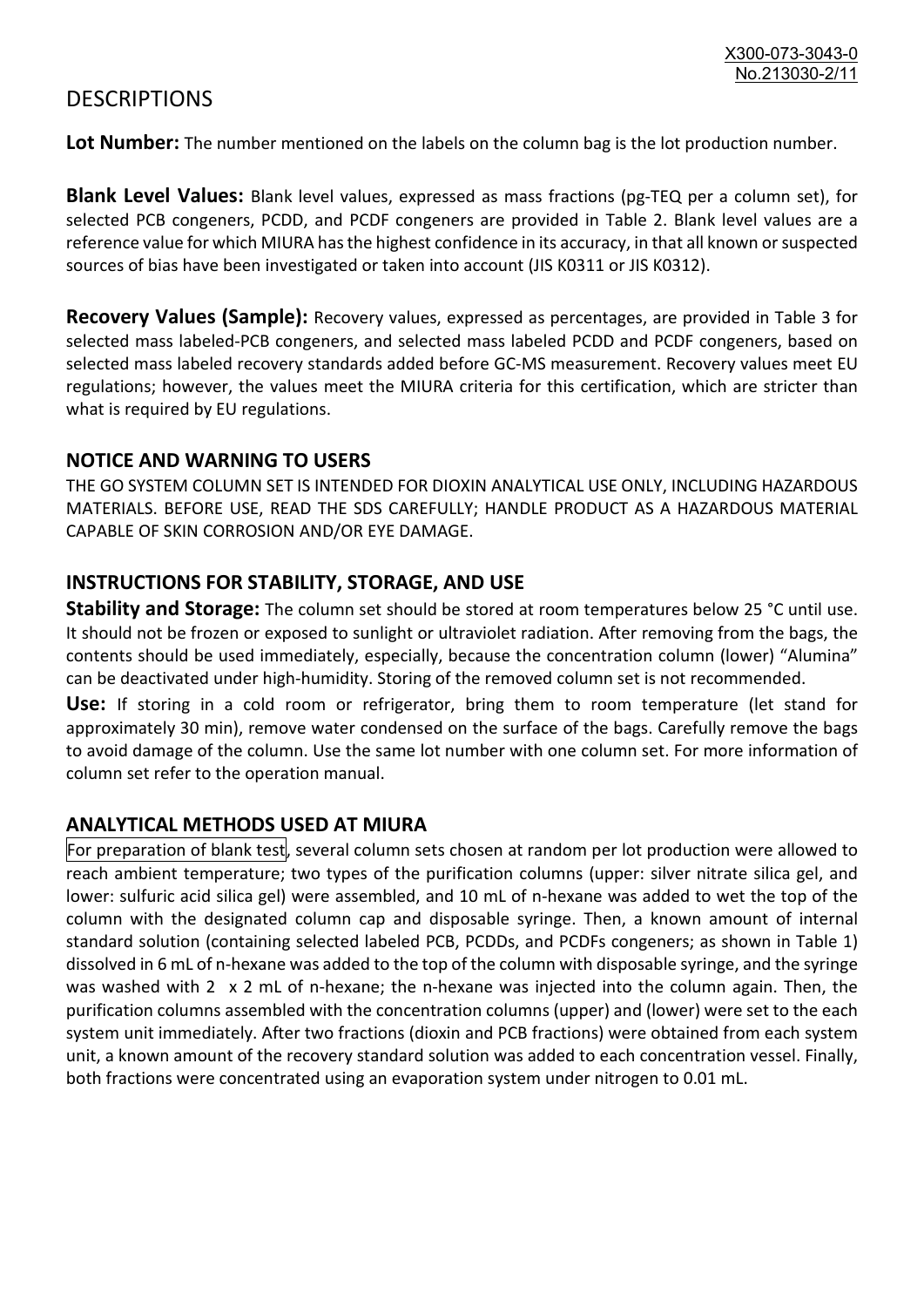X300-073-3043-0 No.213030-3/

| Compounds                   | Standard                      | Maker Code     | Maker                           | <b>Diluted</b><br>Concentration |
|-----------------------------|-------------------------------|----------------|---------------------------------|---------------------------------|
| PCDDs and PCDFs,<br>DL-PCBs | Internal Standard             | DF-SS-A        |                                 |                                 |
|                             | <b>Internal Standard</b>      | DFP-LCS-B      |                                 |                                 |
|                             | Recovery (Surrogate) Standard | DF-IS-J        | Wellington<br>Laboratories Inc. | $10$ ng/mL<br>in decane         |
| <b>NDL-PCBs</b>             | Internal Standard             | <b>MBP-28</b>  |                                 |                                 |
|                             |                               | <b>MBP-52</b>  |                                 |                                 |
|                             |                               | MBP-101        |                                 |                                 |
|                             |                               | <b>MBP-138</b> |                                 |                                 |
|                             |                               | MBP-153        |                                 |                                 |
|                             | Recovery (Surrogate) Standard | <b>MBP-19</b>  |                                 |                                 |
|                             |                               | <b>MBP-70</b>  |                                 |                                 |
|                             |                               | MBP-111        |                                 |                                 |
|                             |                               | MBP-162        |                                 |                                 |
|                             |                               | <b>MBP-178</b> |                                 |                                 |

Table 1. Standard solutions used for recovery tests.

The concentrated dioxin fraction was analyzed using gas chromatography / high resolution mass spectrometry (GC/HRMS) operated in electron impact (EI) mode. A 0.25 mm ID × 60 m fused silica capillary (BPX-DXN, TRAJAN) was used. The concentrated PCB fraction was analyzed using GC/HRMS operated in EI mode. A 0.25 mm ID × 60 m fused silica capillary (HT8-PCB, TRAJAN) was used. All injections were 2 μL using a splitless inlet. The results, blank level values, are provided in Table 2. The chromatograms of each compounds are shown at page 6 and after. Furthermore, the dioxin and PCB fractions were analyzed using gas chromatography / low resolution mass spectrometry operated in total ion scan (m/z 50 to 500) mode, to confirm if interferences may affect determination of target compounds by GC/HRMS are included in the fractions, the chromatograms are not shown here.

For the recovery test (sample), The sunflower seed oil from Helianthus annuus (S5007-1L, Sigma Aldrich) was dissolved in 2 mL of n-hexane. A known amount of the internal standard solution was added to the flask, mixed, and allowed to equilibrate. First, several column sets chosen at random per lot production were allowed to reach ambient temperature; the purification columns (upper) and (lower) were assembled. 10 mL of n-hexane was added to wet the top of the column with the designated column cap and disposable syringe. Then, the sample with the internal standard was injected into the top of the column with the disposable syringe, and the syringe was washed with 2 x 2 mL of n-hexane; the n-hexane was injected into the column again. The purification column was assembled with the concentration column (upper) and (lower), and set to the each system unit immediately. After obtaining two fractions from the system unit, the dioxin and PCB fractions were concentrated using an evaporation system under nitrogen to approximately 0.01 mL. After the addition of a known amount of recovery standard solution, the both fractions were concentrated to 0.02 mL; then dioxin and PCB in each fractions were analyzed using GC/HRMS as mentioned above test. The inspection results is displayed in Table 3.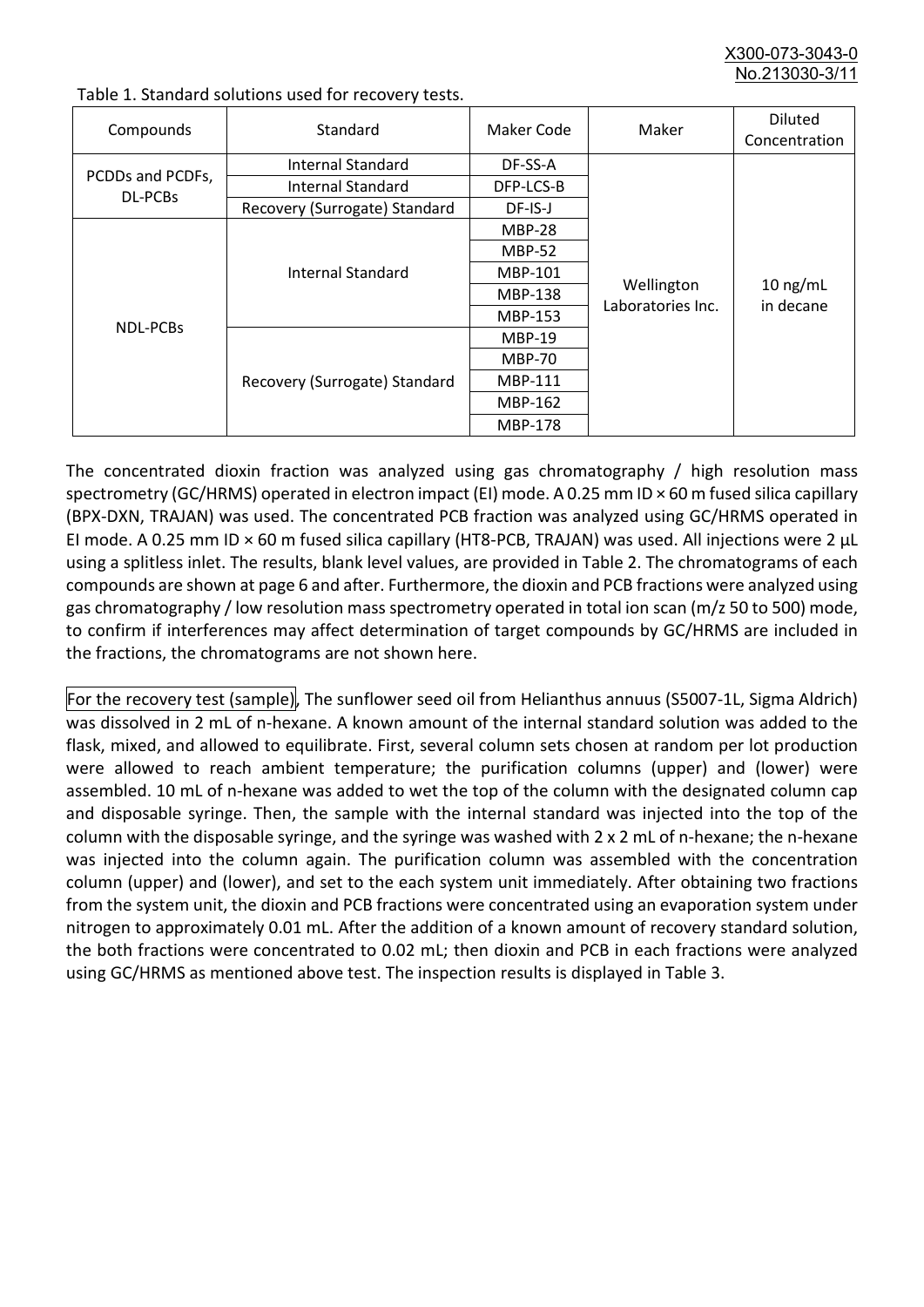X300-073-3043-0 No.213030-4/11

|  |  | Table 2 Blank levels of dioxins (PCDDs/PCDFs and DL-PCBs) and NDL-PCBs per column set. |
|--|--|----------------------------------------------------------------------------------------|
|--|--|----------------------------------------------------------------------------------------|

| able 2 Dialik levels of dioxilis (PCDDs/PCDFs and DL-PCDs) and NDL-PCDs per column set.<br>Congener | Concentration | LOQ       | LOD       | $S/N=3$   | TEQ*      |
|-----------------------------------------------------------------------------------------------------|---------------|-----------|-----------|-----------|-----------|
|                                                                                                     | pg/column     | pg/column | pg/column | pg/column | pg/column |
| 2,3,7,8-TeCDD                                                                                       | <b>ND</b>     | 0.29      | 0.09      | 0.08      | 0.09      |
| 1,2,3,7,8-PeCDD                                                                                     | <b>ND</b>     | 0.30      | 0.09      | 0.05      | 0.09      |
| 1,2,3,4,7,8-HxCDD                                                                                   | <b>ND</b>     | 0.8       | 0.2       | 0.1       | 0.02      |
| 1,2,3,6,7,8-HxCDD                                                                                   | <b>ND</b>     | 0.7       | 0.2       | 0.1       | 0.02      |
| 1,2,3,7,8,9-HxCDD                                                                                   | <b>ND</b>     | 0.8       | 0.2       | 0.1       | 0.02      |
| 1,2,3,4,6,7,8-HpCDD                                                                                 | <b>ND</b>     | 1.3       | 0.4       | 0.04      | 0.004     |
| <b>OCDD</b>                                                                                         | <b>ND</b>     | 1.9       | 0.6       | 0.09      | 0.00018   |
| 2,3,7,8-TeCDF                                                                                       | <b>ND</b>     | 0.9       | 0.3       | 0.04      | 0.03      |
| 1,2,3,7,8-PeCDF                                                                                     | <b>ND</b>     | 0.8       | 0.2       | 0.05      | 0.006     |
| 2,3,4,7,8-PeCDF                                                                                     | <b>ND</b>     | 0.5       | 0.2       | 0.05      | 0.06      |
| 1,2,3,4,7,8-HxCDF                                                                                   | <b>ND</b>     | 0.6       | 0.2       | 0.03      | 0.02      |
| 1,2,3,6,7,8-HxCDF                                                                                   | <b>ND</b>     | 0.9       | 0.3       | 0.03      | 0.03      |
| 1,2,3,7,8,9-HxCDF                                                                                   | <b>ND</b>     | 0.6       | 0.2       | 0.03      | 0.02      |
| 2,3,4,6,7,8-HxCDF                                                                                   | <b>ND</b>     | 0.6       | 0.2       | 0.03      | 0.02      |
| 1,2,3,4,6,7,8-HpCDF                                                                                 | <b>ND</b>     | 1.0       | 0.3       | 0.02      | 0.003     |
| 1,2,3,4,7,8,9-HpCDF                                                                                 | <b>ND</b>     | 1.1       | 0.3       | 0.03      | 0.003     |
| <b>OCDF</b>                                                                                         | <b>ND</b>     | 2.0       | 0.6       | 0.09      | 0.00018   |
| #81 (3,4,4',5-TeCB)                                                                                 | <b>ND</b>     | 0.7       | 0.2       | 0.03      | 0.00006   |
| #77 (3,3',4,4'-TeCB)                                                                                | <b>ND</b>     | 1.5       | 0.5       | 0.04      | 0.00005   |
| #126 (3,3',4,4',5-PeCB)                                                                             | <b>ND</b>     | 0.4       | 0.1       | 0.08      | 0.01      |
| #169 (3,3',4,4',5,5'-HxCB)                                                                          | <b>ND</b>     | 0.9       | 0.3       | 0.04      | 0.009     |
| #123 (2',3,4,4',5-PeCB)                                                                             | <b>ND</b>     | 0.4       | 0.1       | 0.04      | 0.000003  |
| #118 (2,3',4,4',5-PeCB)                                                                             | <b>ND</b>     | 0.7       | 0.2       | 0.04      | 0.000006  |
| #105 (2,3,3',4,4'-PeCB)                                                                             | <b>ND</b>     | 0.4       | 0.1       | 0.04      | 0.000003  |
| #114 (2,3,4,4',5-PeCB)                                                                              | <b>ND</b>     | 0.6       | 0.2       | 0.03      | 0.000006  |
| #167 (2,3',4,4',5,5'-HxCB)                                                                          | <b>ND</b>     | 0.4       | 0.1       | 0.03      | 0.000003  |
| #156 (2,3,3',4,4',5-HxCB)                                                                           | <b>ND</b>     | 0.5       | 0.1       | 0.03      | 0.000003  |
| #157 (2,3,3',4,4',5'-HxCB)                                                                          | <b>ND</b>     | 0.6       | 0.2       | 0.03      | 0.000006  |
| #189 (2,3,3',4,4',5,5'-HpCB)                                                                        | <b>ND</b>     | 0.4       | 0.1       | 0.03      | 0.000003  |
| #28 (2,4,4'-TrCB)                                                                                   | 1.2           | 0.4       | 0.1       | 0.04      |           |
| #52 (2,2',5,5'-TeCB)                                                                                | 0.6           | 0.3       | 0.1       | 0.05      |           |
| #101 (2,2',4,5,5'-PeCB)                                                                             | (0.2)         | 0.4       | 0.1       | 0.04      |           |
| #138 (2,2',3,4,4',5'-HxCB)                                                                          | <b>ND</b>     | 0.6       | 0.2       | 0.03      |           |
| #153 (2,2',4,4',5,5'-HxCB)                                                                          | <b>ND</b>     | 1.1       | 0.3       | 0.04      |           |
| #180 (2,2',3,4,4',5,5'-HpCB)                                                                        | <b>ND</b>     | 0.6       | 0.2       | 0.04      |           |

\* TEQ: Toxicity Equivalents (are applied WHO-TEF(2006))

- 1. The figures in the parentheses in the concentration of actual measurement denote the concentration of the LOD or more and less than the LOQ.
- 2. ND in the concentration of actual measurement denotes less than the LOD.
- 3. TEQ are calculated with an actual measurement which is the concentration of the LOQ or more, and an actual measurement which is the concentration of the LOD or more and less than the LOQ, respectively. For values less than the LOD, TEQ are calculated with the LOD.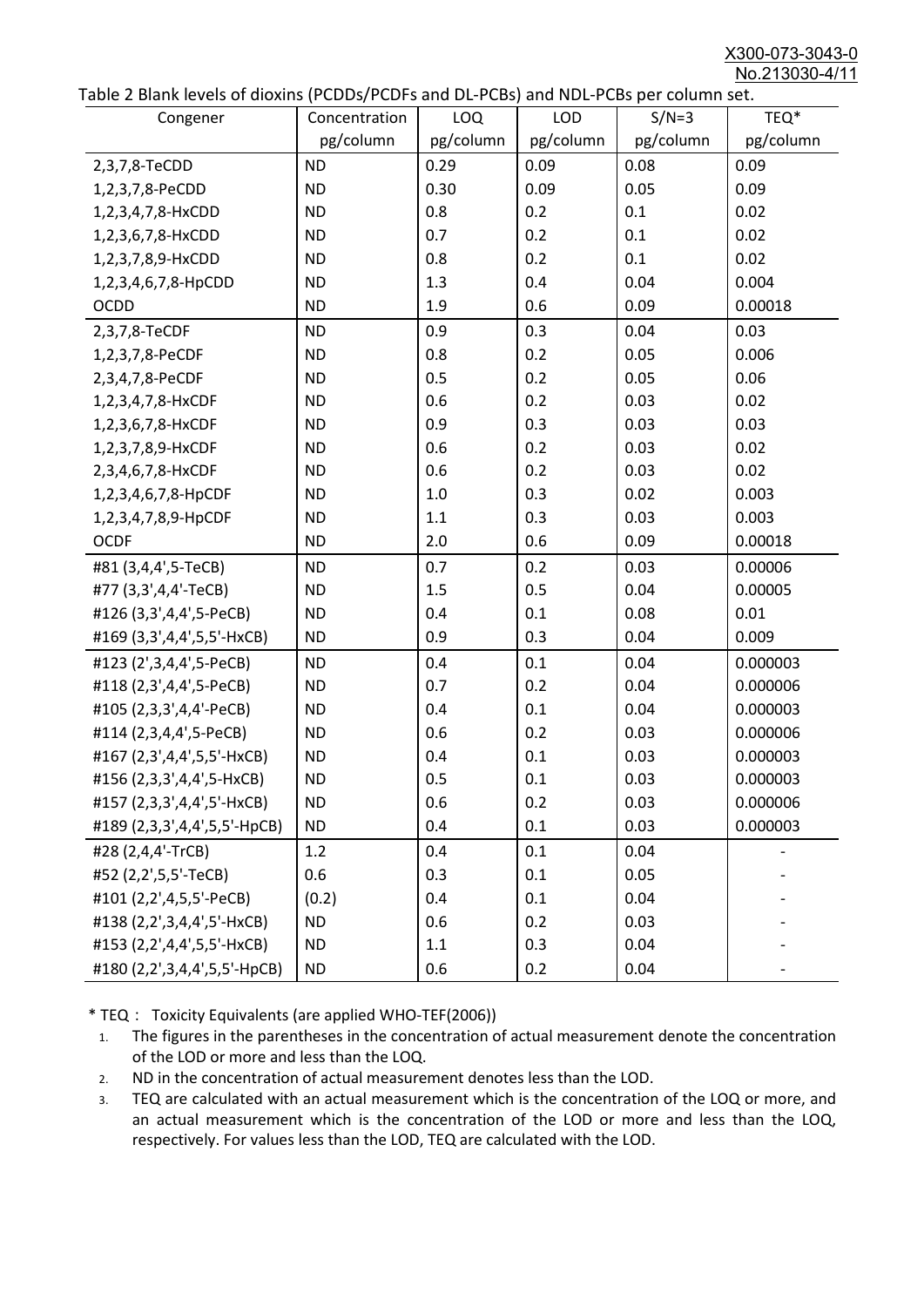| uwic<br><u>RECOVERTS OF RESERVED INTERNATION STATIONS</u> | Sample |
|-----------------------------------------------------------|--------|
| Congener                                                  |        |
| 2,3,7,8-TeCDD                                             | 75 %   |
| 1,2,3,7,8-PeCDD                                           | 81%    |
| 1,2,3,4,7,8-HxCDD                                         | 86%    |
| 1,2,3,6,7,8-HxCDD                                         | 92%    |
| 1,2,3,7,8,9-HxCDD                                         | 79 %   |
| 1,2,3,4,6,7,8-HpCDD                                       | 79%    |
| <b>OCDD</b>                                               | 79 %   |
| 2,3,7,8-TeCDF                                             | 88%    |
| 1,2,3,7,8-PeCDF                                           | 86%    |
| 2,3,4,7,8-PeCDF                                           | 83%    |
| 1,2,3,4,7,8-HxCDF                                         | 85 %   |
| 1,2,3,6,7,8-HxCDF                                         | 85%    |
| 1,2,3,7,8,9-HxCDF                                         | 89%    |
| 2,3,4,6,7,8-HxCDF                                         | 86%    |
| 1,2,3,4,6,7,8-HpCDF                                       | 84 %   |
| 1,2,3,4,7,8,9-HpCDF                                       | 81%    |
| <b>OCDF</b>                                               | 80%    |
| #81 (3,4,4',5-TeCB)                                       | 89%    |
| #77 (3,3',4,4'-TeCB)                                      | 88%    |
| #126 (3,3',4,4',5-PeCB)                                   | 89%    |
| #169 (3,3',4,4',5,5'-HxCB)                                | 85%    |
| #123 (2',3,4,4',5-PeCB)                                   | 97%    |
| #118 (2,3',4,4',5-PeCB)                                   | 92%    |
| #105 (2,3,3',4,4'-PeCB)                                   | 96 %   |
| #114 (2,3,4,4',5-PeCB)                                    | 100 %  |
| #167 (2,3',4,4',5,5'-HxCB)                                | 95 %   |
| #156 (2,3,3',4,4',5-HxCB)                                 | 100 %  |
| #157 (2,3,3',4,4',5'-HxCB)                                | 101%   |
| #189 (2,3,3',4,4',5,5'-HpCB)                              | 103 %  |
| #28 (2,4,4'-TrCB)                                         | 97%    |
| #52 (2,2',5,5'-TeCB)                                      | 100 %  |
| #101 (2,2',4,5,5'-PeCB)                                   | 102 %  |
| #138 (2,2',3,4,4',5'-HxCB)                                | 103 %  |
| #153 (2,2',4,4',5,5'-HxCB)                                | 104 %  |
| #180 (2,2',3,4,4',5,5'-HpCB)                              | 103 %  |

Table 3. Recoveries of labeled internal standards.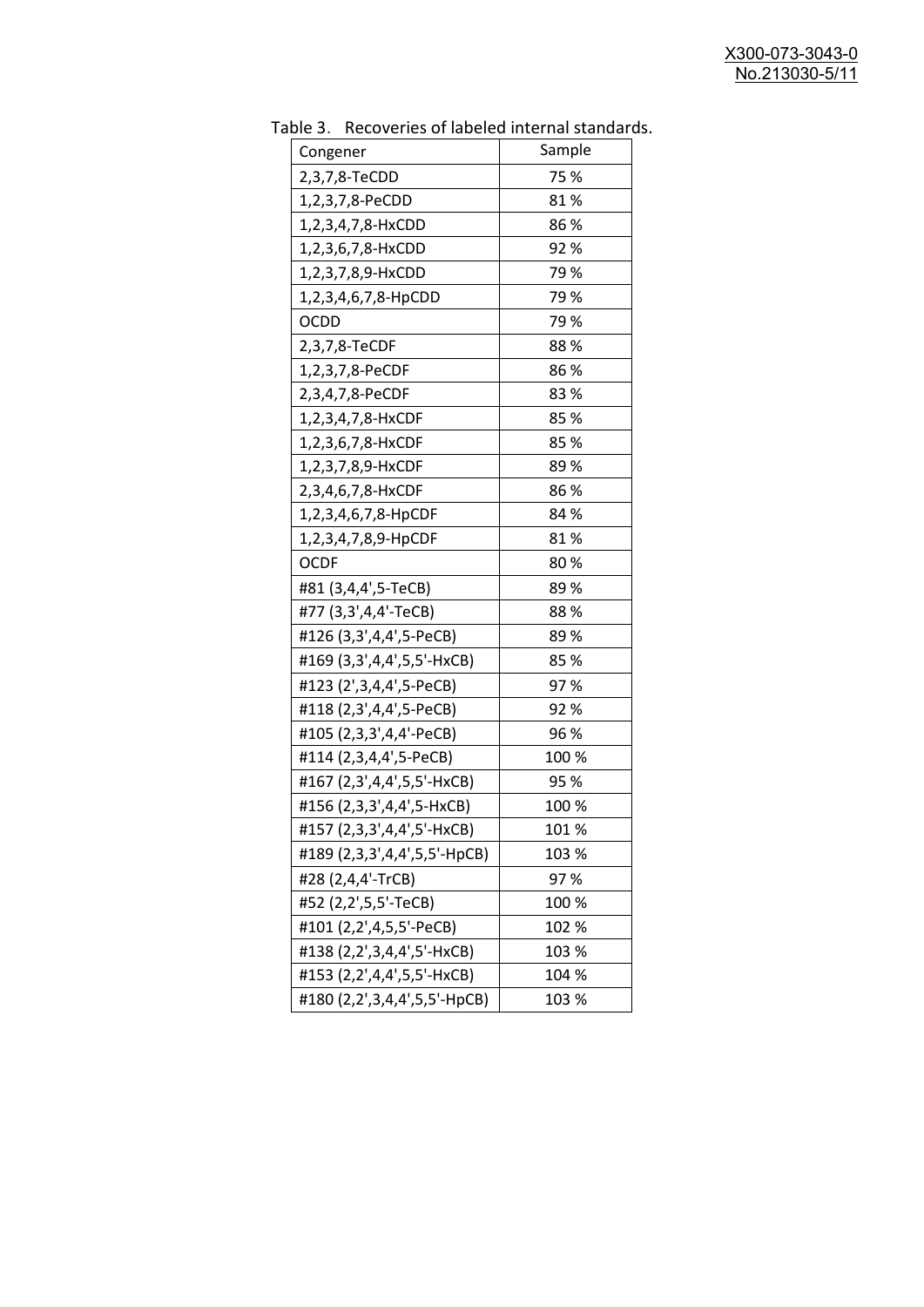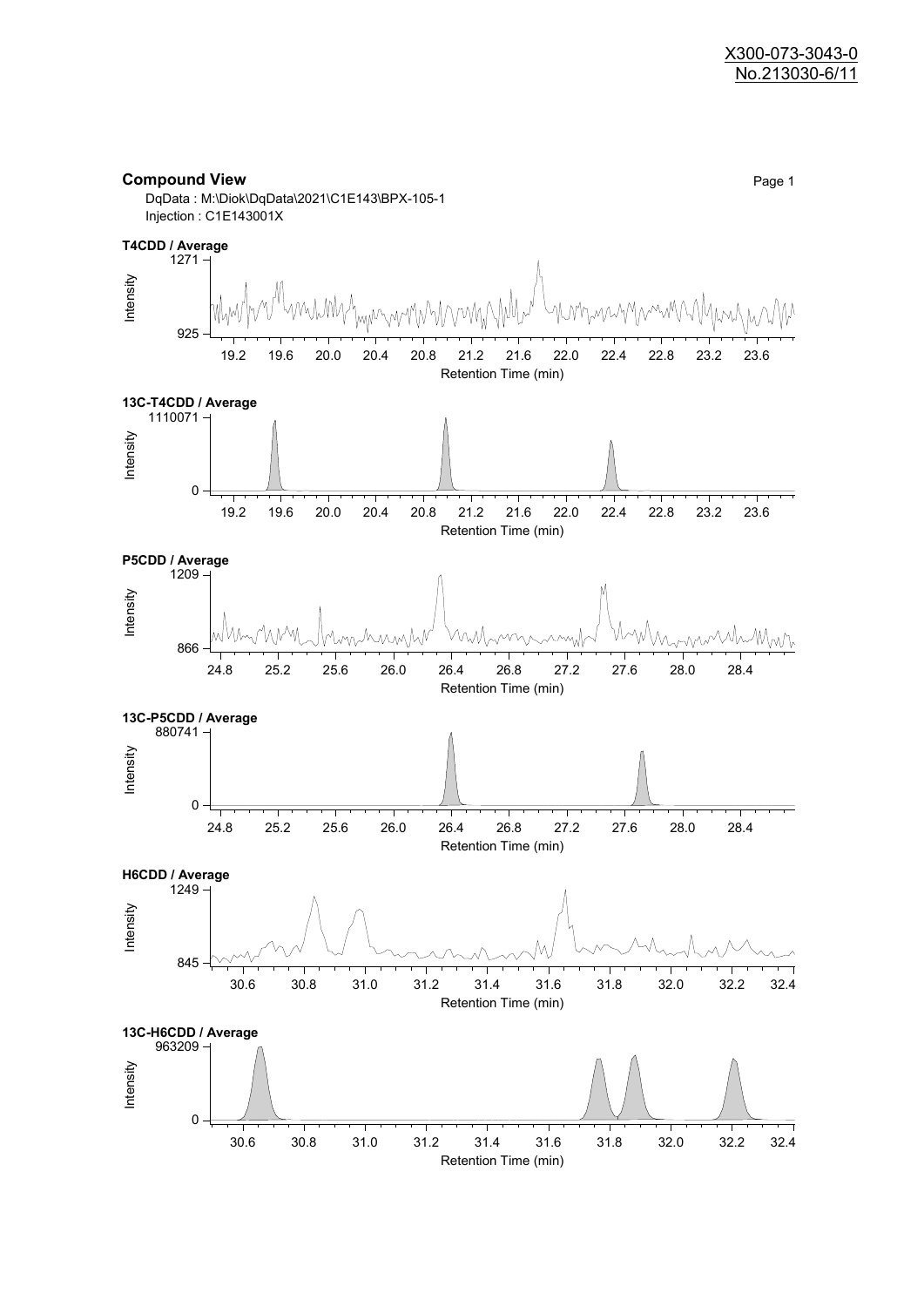#### X300-073-3043-0 No.213030-7/11

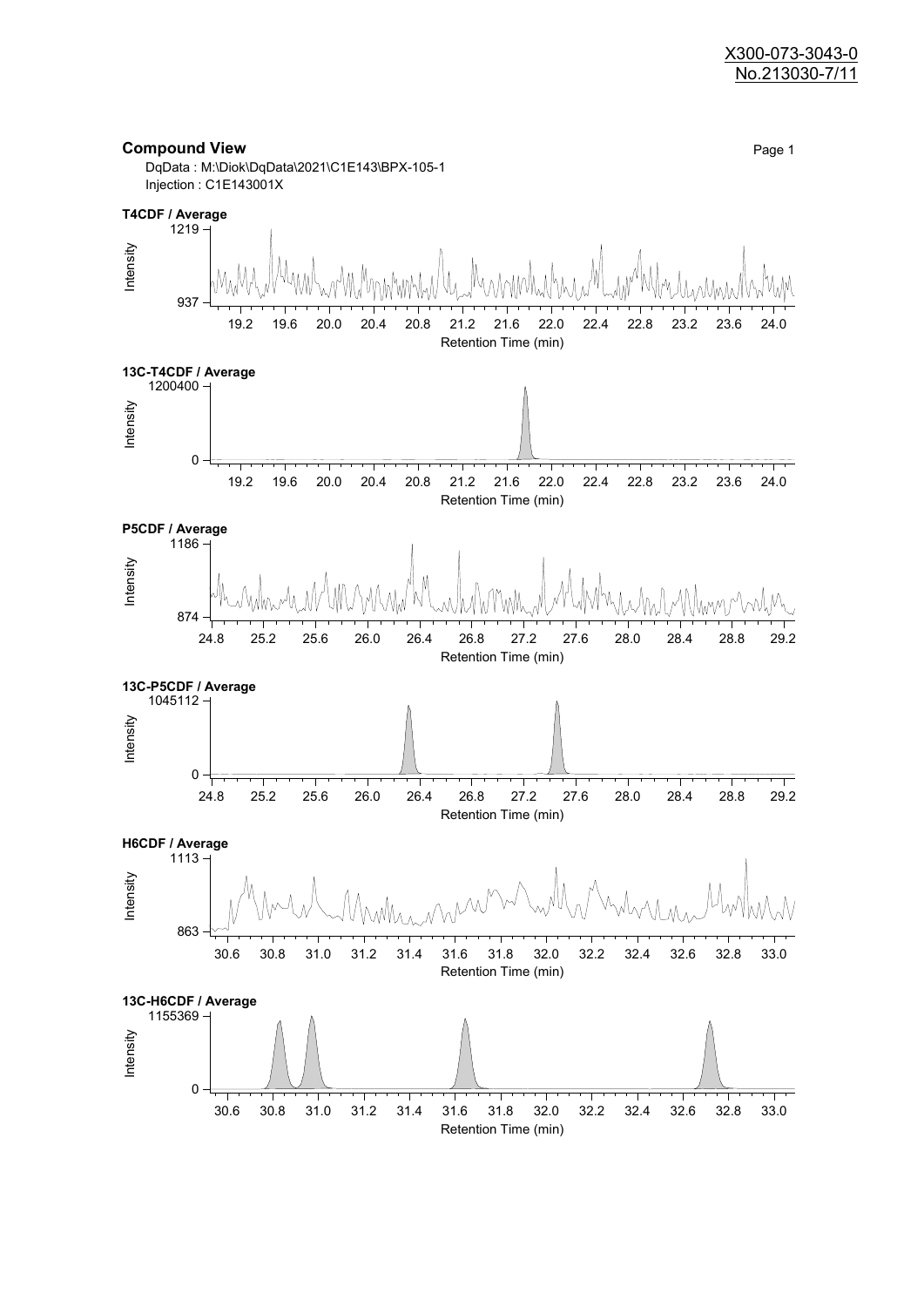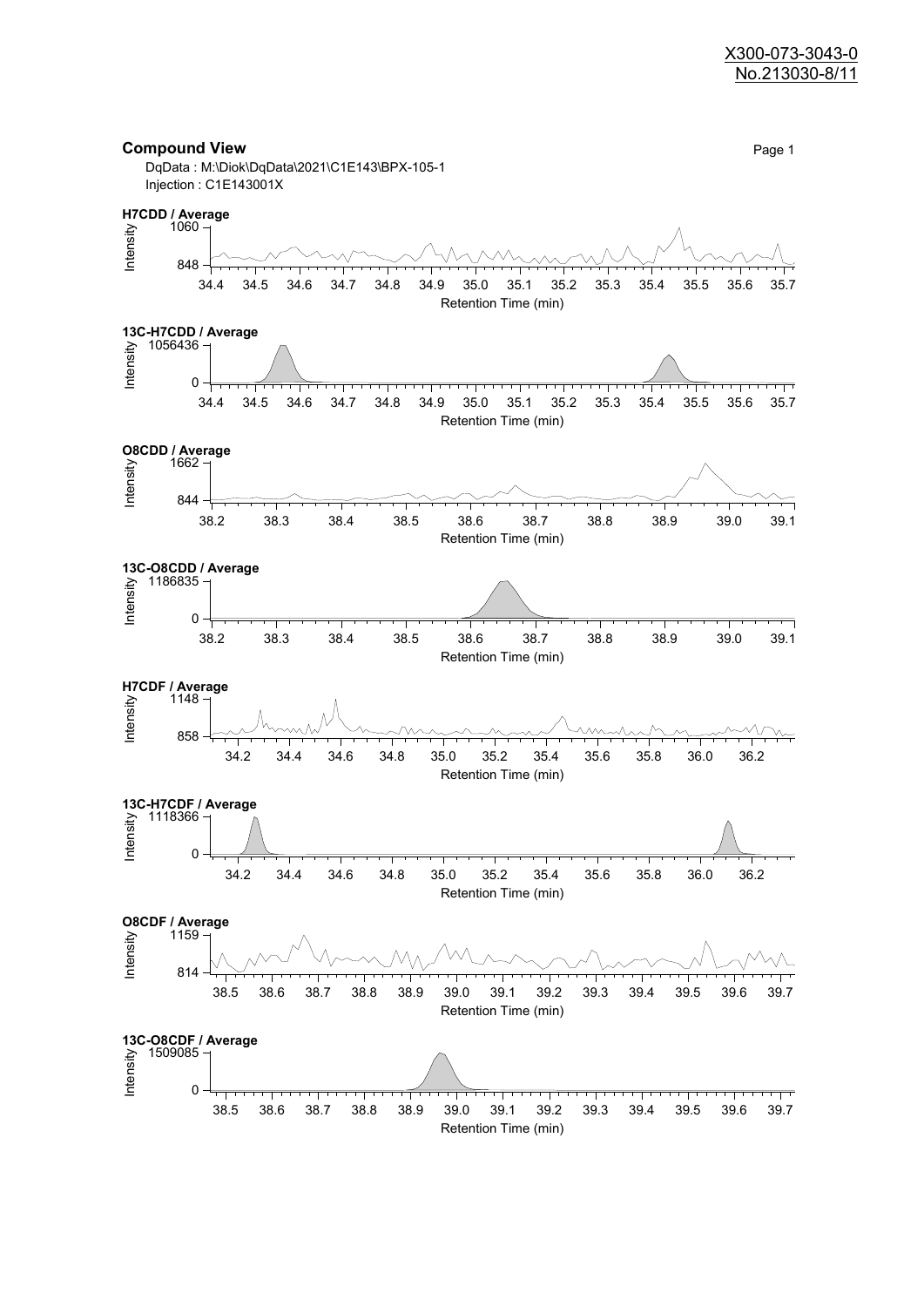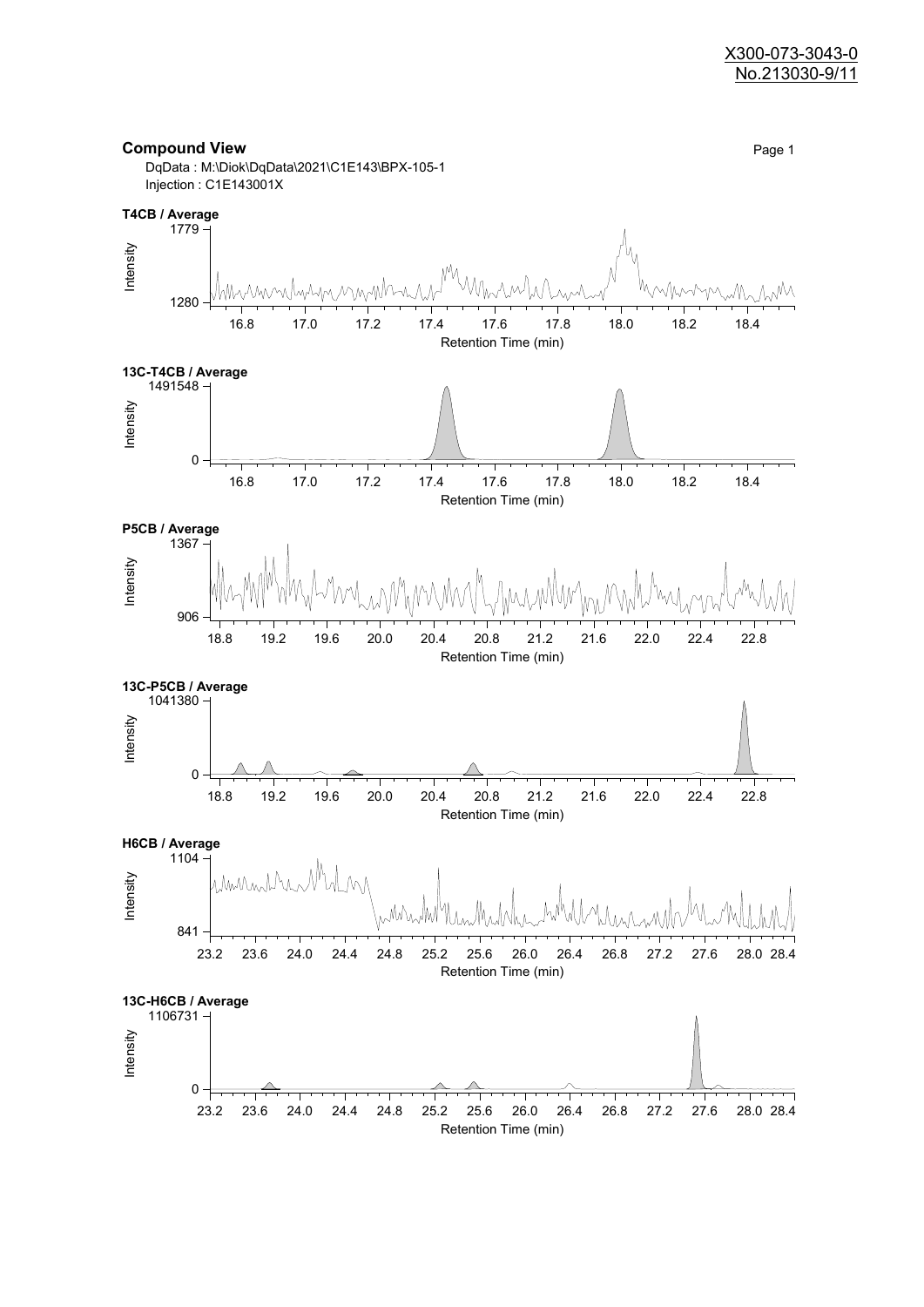